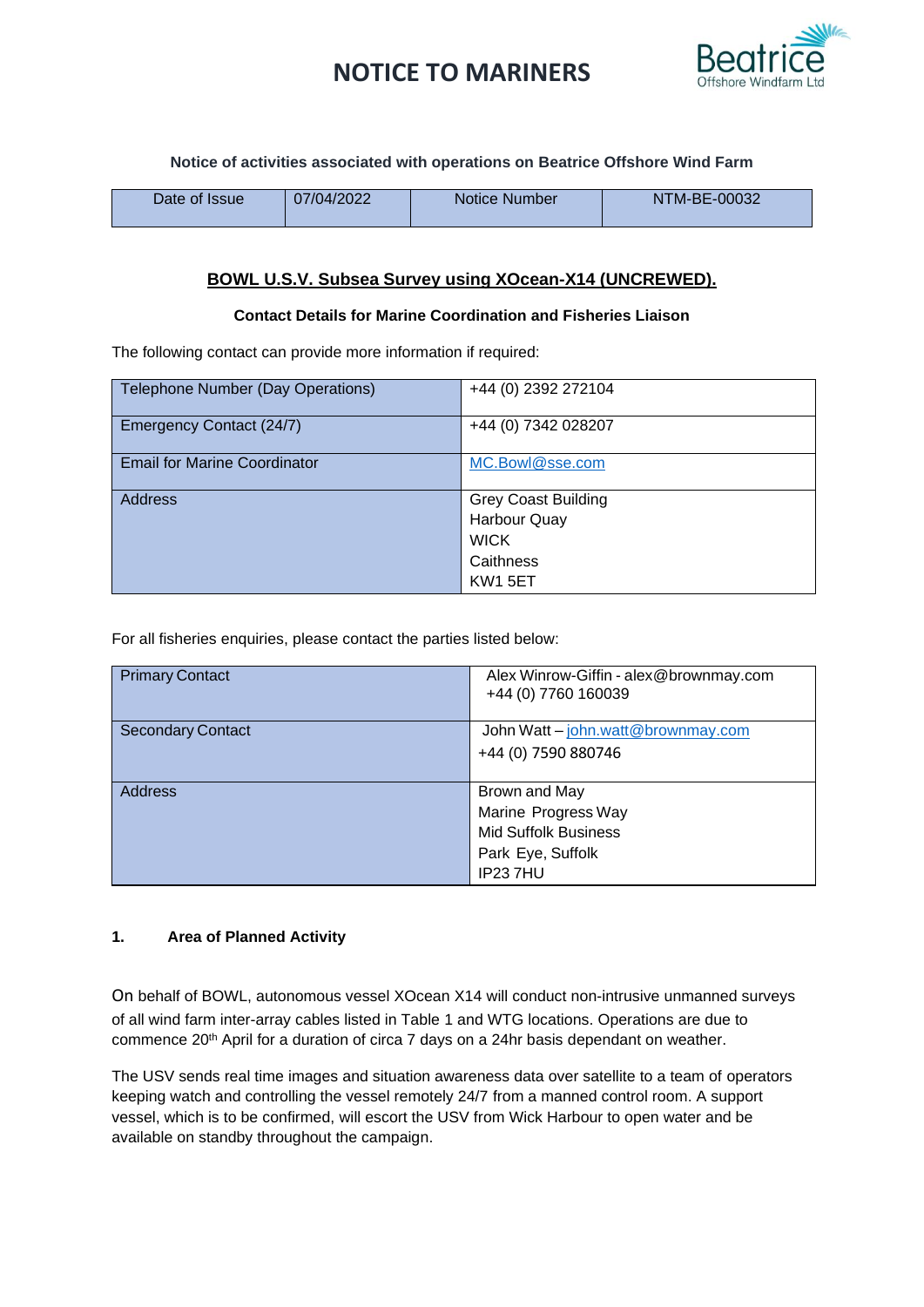



*Figure 1- Array Cable Routes for Survey (Scope E)*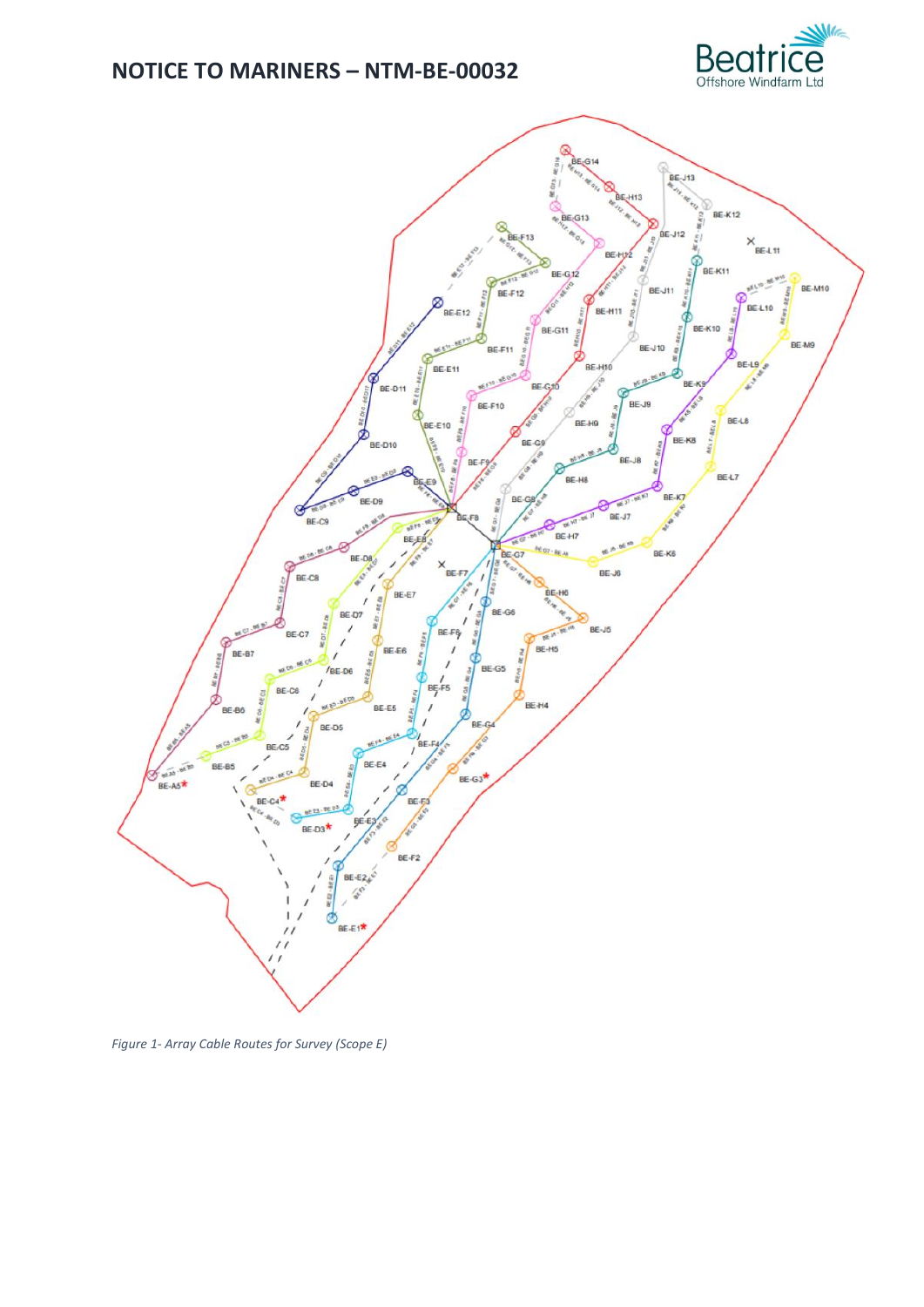

*Table 1- Scope E Cable Survey Routes*

| <b>Inter-Array Cable</b> | <b>String</b> | <b>KP1 (m)</b> | <b>KP2 (m)</b> | Range(m) |
|--------------------------|---------------|----------------|----------------|----------|
| BE-H6-BE-J5              | Amber         | 0.06           | 1.51           | 1450     |
| BE-G7-BE-H6              | Amber         | 0.05           | 1.6            | 1550     |
| BE-J5-BE-H5              | Amber         | 0.05           | 1.29           | 1240     |
| BE-G3-BE-F2              | Amber         | 0.05           | 1.2            | 1150     |
| BE-F2 - BE-E1            | Amber/Blue    | 0.05           | 1.9            | 1850     |
| BE-G7-BE-G6              | Blue          | 0.03           | 1.2            | 1170     |
| BE-G6-BE-G5              | Blue          | 0.05           | 1.24           | 1190     |
| BE-G5-BE-G4              | Blue          | 0.05           | 1.24           | 1190     |
| BE-F3-BE-E2              | Blue          | 0.05           | 1.6            | 1550     |
| BE-G7-BE-F6              | Cyan          | 0.05           | 2.5            | 2450     |
| BE-F6-BE-F5              | Cyan          | 0.05           | 1.24           | 1190     |
| BE-E4-BE-E3              | Cyan          | 0.05           | 1.2            | 1150     |
| BE-E3-BE-D3              | Cyan          | 0.05           | 1.3            | 1250     |
| BE-F8-BE-E7              | Gold          | 0.05           | 2.1            | 2050     |
| BE-E7-BE-E6              | Gold          | 0.05           | 1.24           | 1190     |
| BE-D5-BE-D4              | Gold          | 0.05           | 1.24           | 1190     |
| BE-D4-BE-C4              | Gold          | 0.05           | 1.24           | 1190     |
| BE-H8-BE-J8              | Teal          | 0.67           | 1.08           | 410      |
| BE-G7-BE-H8              | Teal          | 0.05           | 2.1            | 2050     |
| BE-F8-BE-E8              | Lime          | 0.05           | 1.15           | 1100     |
| BE-E8-BE-D7              | Lime          | 0.05           | 2.1            | 2050     |
| BE-D7-BE-D6              | Lime          | 0.05           | 1.25           | 1200     |
| BE-D6-BE-C6              | Lime          | 0.05           | 1.25           | 1200     |
| BE-C6-BE-C5              | Lime          | 0.05           | 1.24           | 1190     |
| BE-C5-BE-B5              | Lime          | 0.05           | 1.25           | 1200     |
| BE-G7-BE-H7              | Violet        | 0.05           | 1.25           | 1200     |
| BE-H7-BE-J7              | Violet        | 0.05           | 1.25           | 1200     |
| BE-J7-BE-K7              | Violet        | 0.05           | 1.25           | 1200     |
| BE-F8-BE-D8              | Maroon        | 0.05           | 1.25           | 1200     |
| BE-D8-BE-C8              | Maroon        | 0.05           | 1.35           | 1300     |
| BE-C8-BE-C7              | Maroon        | 0.05           | 1.22           | 1170     |
| BE-B7-BE-B6              | Maroon        | 0.05           | 1.22           | 1170     |
| BE-E9-BE-D9              | Navy          | 0.05           | 1.35           | 1300     |
| BE-C9-BE-D10             | Navy          | 0.05           | $\overline{2}$ | 1950     |
| BE-J6-BE-K6              | Yellow        | 0.03           | 1.21           | 1180     |
| BE-K6-BE-L7              | Yellow        | 0.25           | 2.5            | 2250     |
| <b>BE-G7-BE-J6</b>       | Yellow        | 0.05           | 2.25           | 2200     |
| BE-K8-BE-L9              | Violet        | 1.06           | 1.92           | 860      |
| BE-L9-BE-L10             | Violet        | 0.4            | 0.98           | 580      |
| BE-L8-BE-M9              | Yellow        | 0.06           | 0.97           | 910      |
| BE-L10 - BE-M10          | Violet/Yellow | 0.03           | 0.54           | 510      |
| BE-K7-BE-K8              | Violet        | 0.05           | 1.225          | 1175     |
| BE-M9-BE-M10             | Yellow        | 0.05           | 1.45           | 1400     |
| BE-A5 - BE-B5            | Lime/Maroon   | 0.05           | 1.44           | 1390     |
| BE-F8-BE-E10             | Olive         | 0.05           | 2.22           | 2170     |
| BE-E10-BE-E11            | Olive         | 0.05           | 1.25           | 1200     |
| BE-E11-BE-F11            | Olive         | 0.05           | 1.29           | 1240     |
| BE-F12-BE-G12            | Olive         | 0.05           | 1.29           | 1240     |
| BE-K9-BE-K10             | Teal          | 0.05           | 1.25           | 1200     |
|                          |               |                |                |          |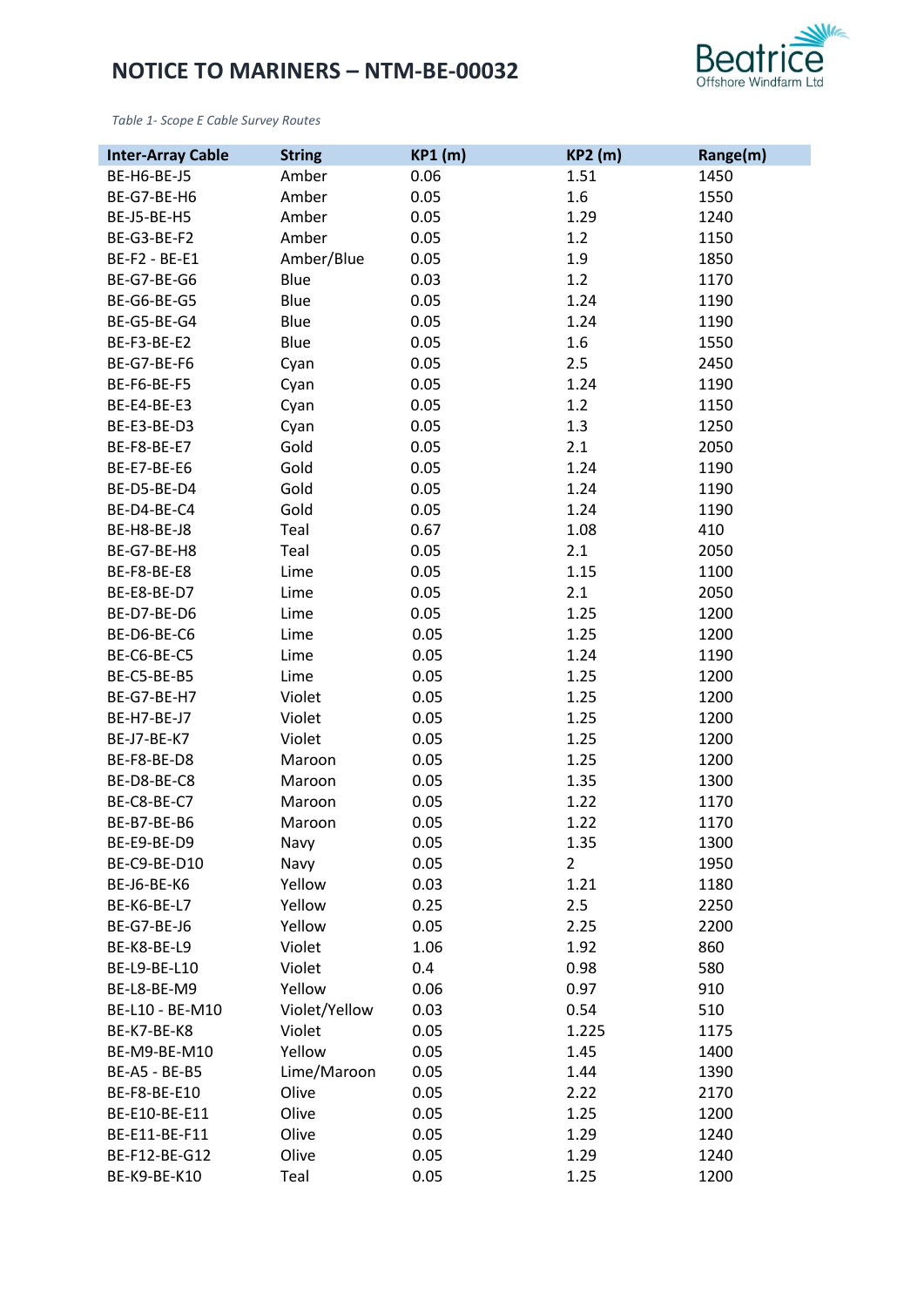

| BE-K10-BE-K11 | Teal       | 0.05 | 1.257 | 1207 |
|---------------|------------|------|-------|------|
| BE-D10-BE-D11 | Navy       | 0.05 | 1.24  | 1190 |
| BE-D11-BE-E12 | Navy       | 0.05 | 2.1   | 2050 |
| BE-G10-BE-G11 | Pink       | 0.05 | 1.23  | 1180 |
| BE-G11-BE-H12 | Pink       | 0.05 | 2.5   | 2450 |
| BE-G13-BE-G14 | Pink       | 0.05 | 1.23  | 1180 |
| BE-E12-BE-F13 | Olive/Navy | 0.05 | 2.1   | 2050 |
| BE-H11-BE-J12 | Red        | 0.39 | 2.03  | 1640 |
| BE-J12-BE-H13 | Red        | 0.15 | 0.81  | 660  |
| BE-J13-BE-K12 | Silver     | 0.08 | 1.43  | 1350 |
| BE-F8-BE-G9   | Red        | 0.05 | 2.2   | 2150 |
| BE-G9-BE-H10  | Red        | 0.05 | 2.1   | 2050 |
| BE-H10-BE-H11 | Red        | 0.05 | 1.25  | 1200 |
| BE-H13-BE-G14 | Red        | 0.05 | 1.49  | 1440 |
| BE-G8-BE-H9   | Silver     | 0.05 | 2.5   | 2450 |
| BE-J11-BE-J13 | Silver     | 0.05 | 2.42  | 2370 |
|               |            |      |       |      |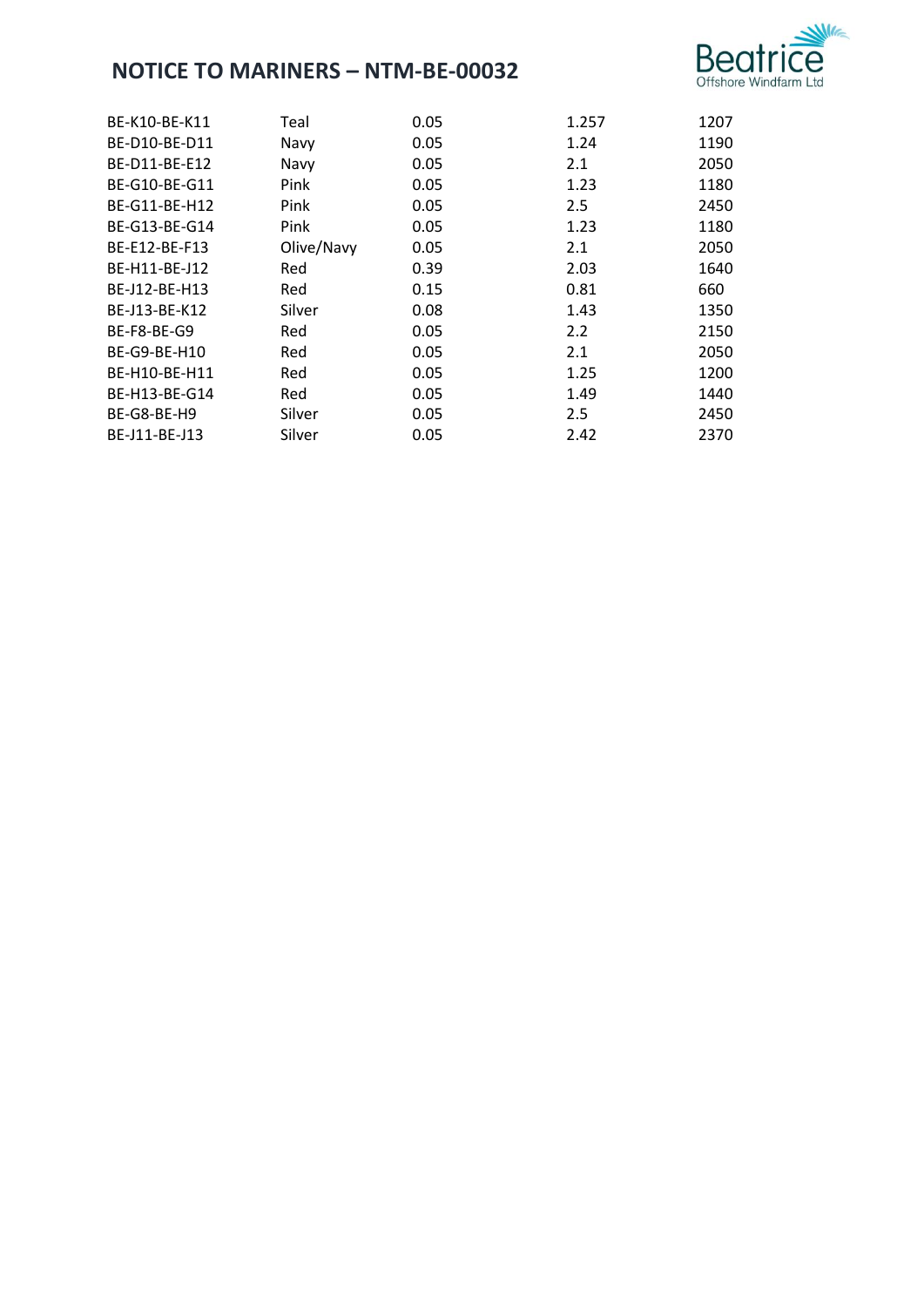

## **2. Vessel associated with this Activity**

| <b>XOcean X14 (UNCREWED)</b>               |                                                                                                                                                                                |  |
|--------------------------------------------|--------------------------------------------------------------------------------------------------------------------------------------------------------------------------------|--|
| <b>General Description and Dimensions:</b> | 4.5m Uncrewed Surface Vessel                                                                                                                                                   |  |
| <b>Call Sign:</b>                          | MJCF8                                                                                                                                                                          |  |
| <b>MMSI:</b>                               | 232035680                                                                                                                                                                      |  |
| <b>Onshore Representative:</b>             | Beatrice Offshore Windfarm<br><b>Grey Coast Building</b><br><b>Harbour Quay</b><br><b>WICK</b><br>Caithness, KW1 5ET<br>Martin Sutherland - SSE Renewables<br>Tel: 07384241258 |  |
|                                            | Email: Martin.Sutherland@sse.com                                                                                                                                               |  |



### **3. General Safety Advice**

Operations will take place subject to weather.

Safety precautions: the USV is equipped with the following to make it conspicuous to other marine traffic:

- AIS
- Navigational Lights and Sound Signal
- Active Radar Reflector